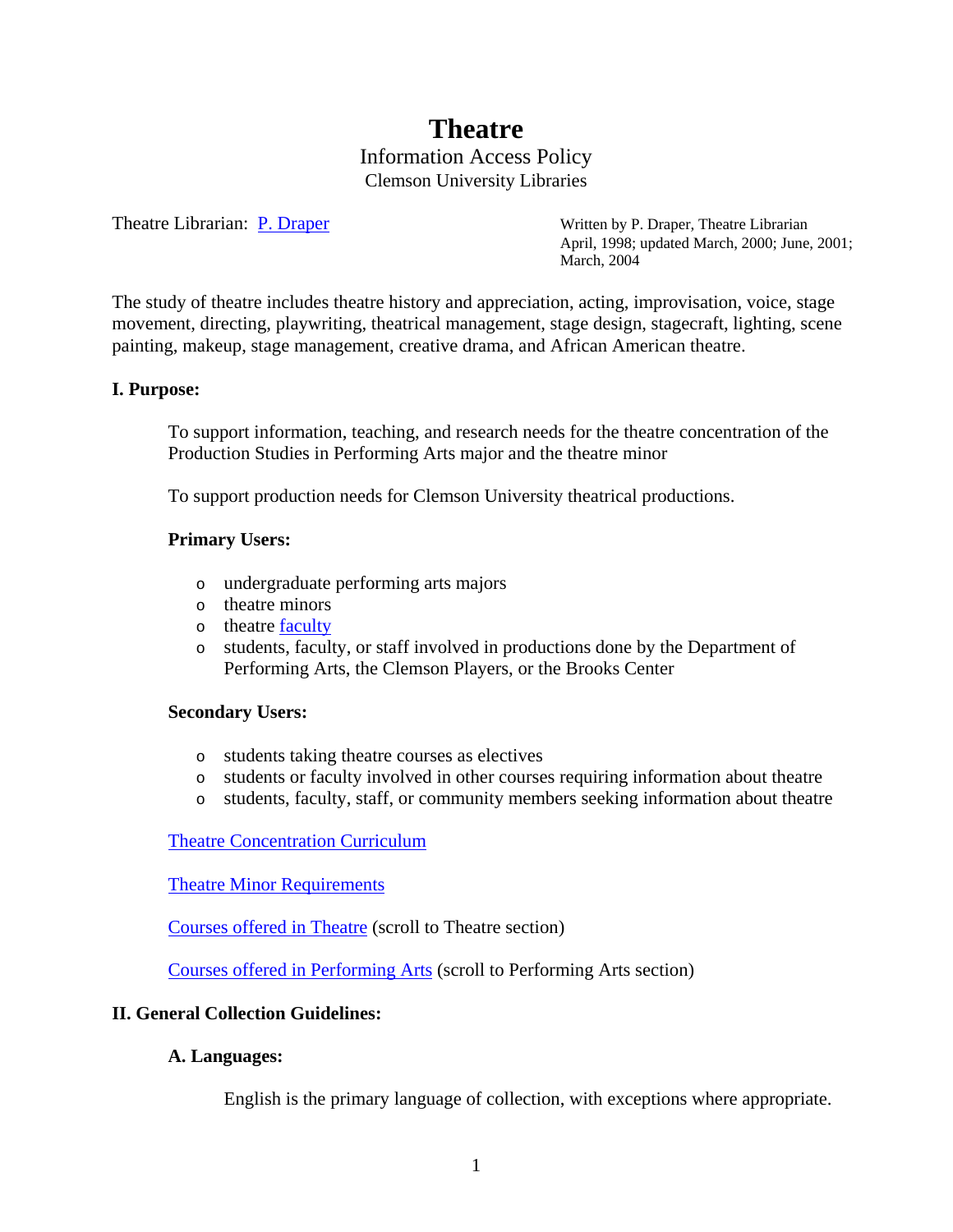#### **B. Chronological Guidelines:**

Materials will be purchased on theatre of all time periods, from the ancient world to the present.

## **C. Geographical Guidelines:**

Emphasis will be on materials about Western theatre, but basic information on non-Western theatre will also be collected.

# **D. Types of Material:**

- o Books (including dictionaries, encyclopedias, play indexes, review indexes, bibliographies, and biographical directories). Plays and books of scenes and/or monologues are especially important. Plays written from about 1900 onward in America and Great Britain will be acquired more fully than those of other times or places. Current plays, especially those in performance, will be added regularly as they are published
- o Journals
- o Subject indexes, both electronic (*e.g.*, *Expanded Academic*, *MLA Bibliography*, *Current Contents*, *Arts and Humanities Citation Index*, *Lexis-Nexis*, *America: History and Life*, *Dissertation Abstracts*, etc.) and print (*e.g., Humanities Index*, *Readers' Guide to Periodical Literature*).
- o CD's, audiotapes, DVDs, and videos are collected where appropriate.
- o Books which are used as textbooks in Clemson classes will not be purchased solely for that reason, but use as a textbook will not exclude the purchase of a useful book.

#### **E. Date of Publication:**

Generally, books published in the last three to five years will be selected, with exceptions where appropriate (for example, plays of any time period or older books on costume).

## **F. Other General Considerations:**

Because of the broad range of subjects that a student of Theatre may find relevant, acquisition policy for materials covered by other [information access policies](http://www.lib.clemson.edu/aboutlib/infoaccess/index.htm) may also be of interest.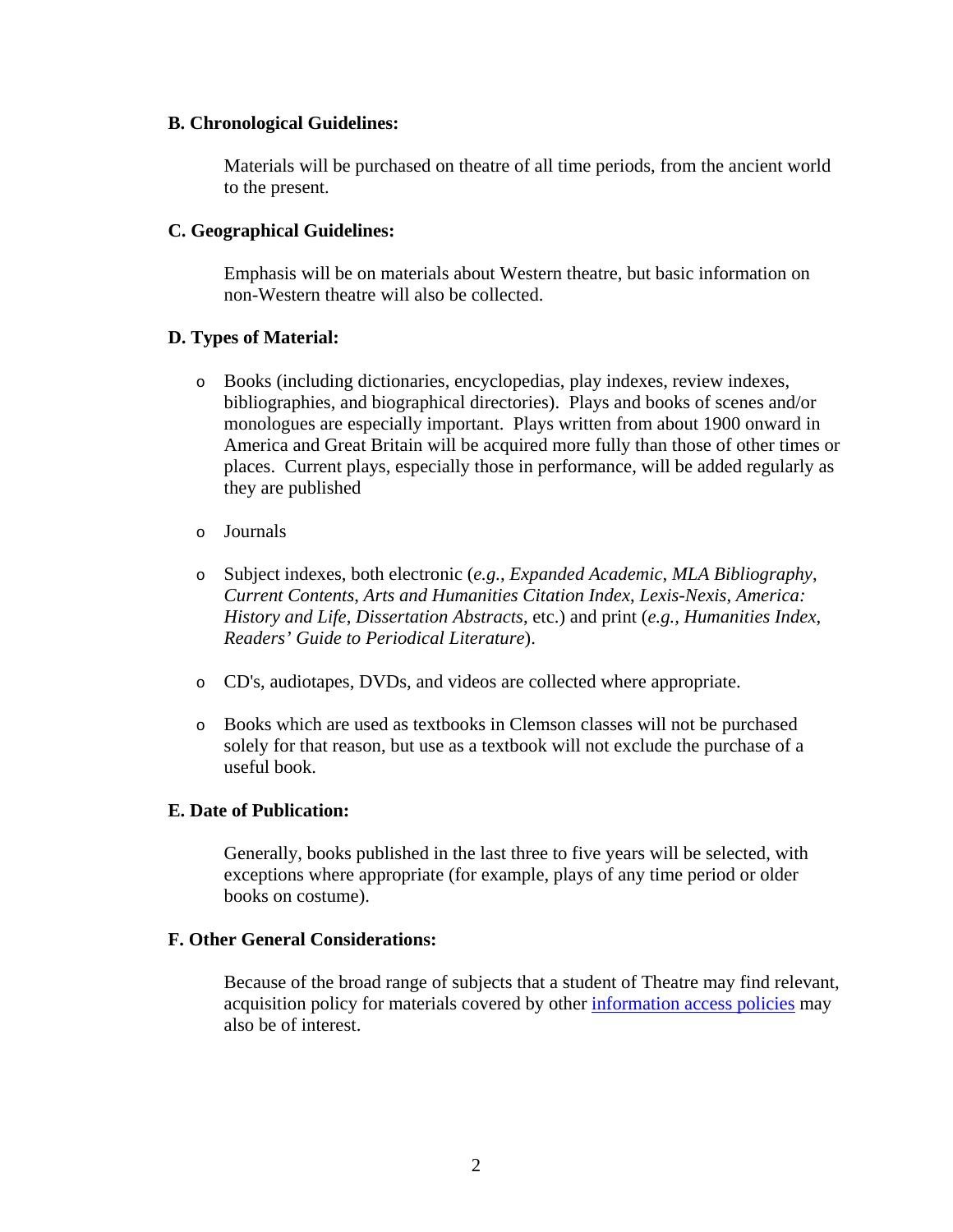| <b>Subject</b>                                                                                                  | <b>LC Class</b>             | <b>Collecting Level</b> |
|-----------------------------------------------------------------------------------------------------------------|-----------------------------|-------------------------|
| <b>General and miscellaneous</b><br>theatre topics                                                              | PN 1560 -<br>PN 1655        | undergraduate           |
| <b>Dramatic composition</b>                                                                                     | PN 1660 -<br>PN 1693        | undergraduate           |
| Study and teaching,<br>criticism, characters                                                                    | PN 1701 -<br><b>PN 1711</b> | undergraduate           |
| <b>History of drama</b>                                                                                         | PN 1720 -<br>PN 1861        | undergraduate           |
| Special types (one-act plays,<br>historical plays, religious plays<br>tragedy, comedy, puppet<br>theatre, etc.) | PN 1865 -<br><b>PN 1988</b> | undergraduate           |
| Periodicals, dictionaries, etc.                                                                                 | PN 2000 -<br>PN 2054        | undergraduate           |
| Acting, stagecraft                                                                                              | PN 2055 -<br>PN 2099        | undergraduate           |
| <b>Scenes and Monologues</b>                                                                                    | <b>PN 2080</b>              | comprehensive           |
| <b>Dramatic representations</b><br>(history, biography, specific<br>regions)                                    | PN 2100 -<br>PN 3307        | undergraduate           |
| <b>Plays</b>                                                                                                    | various                     | undergraduate           |

**III. Primary Subject Classifications, LC Call Numbers, and Collecting Levels**

# **IV. Access to Information Not Available via the Clemson University Libraries**

**Interlibrary Loan** is the primary means of access to books and journals not owned or accessible by the Library. This service available free to Clemson University students, faculty, and staff.